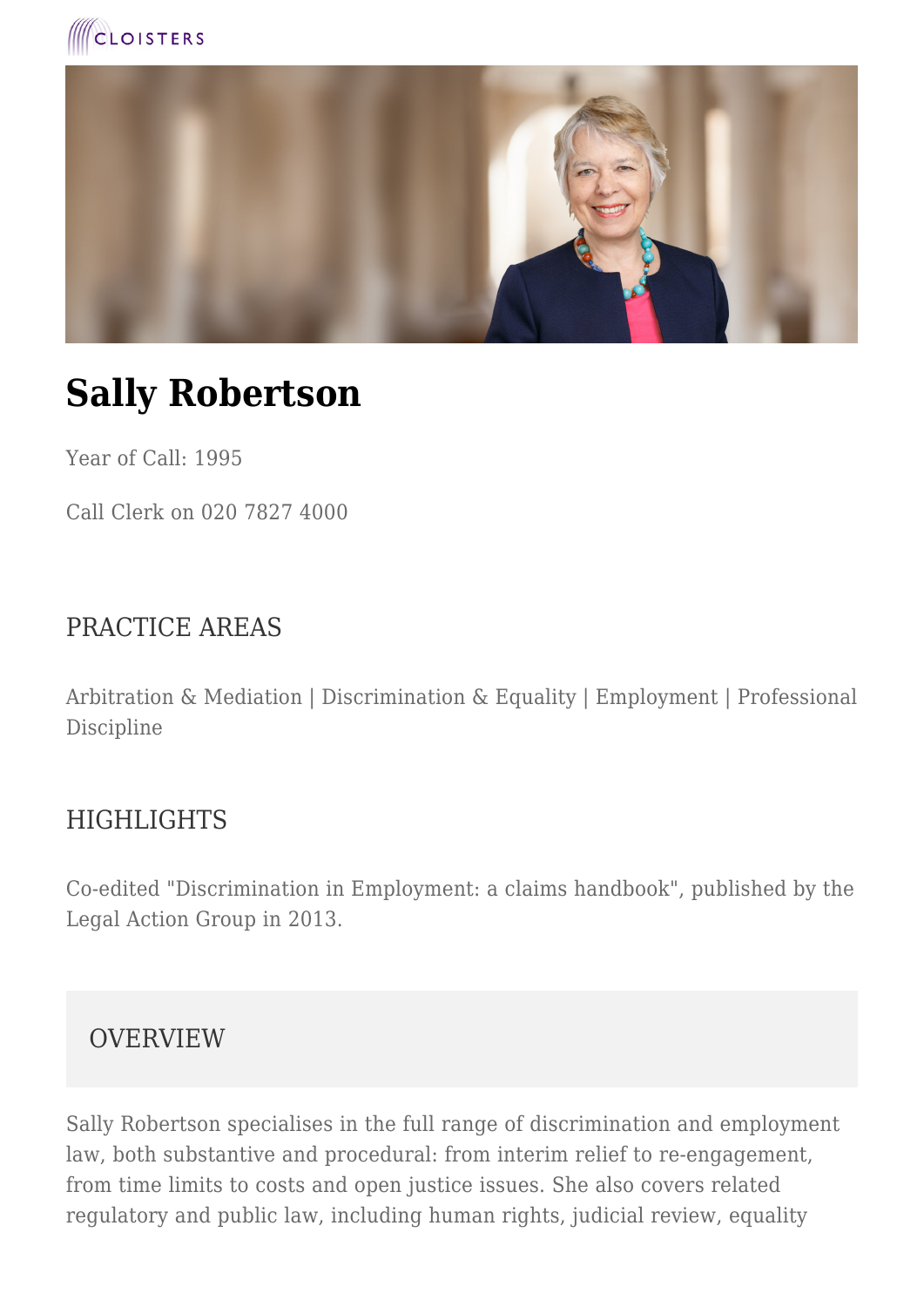duties and social security.

She has developed her core practice into work on investigations, mediation and most recently advising a local authority sub-committee constituted under the statutory Chief Officer Disciplinary Procedure.

She has undertaken investigations into grievances raised in legal, banking and university settings. She has advised and represented both claimants and respondents from most employment sectors, including engineering and the offshore oil industry, but with particular experience of not-for-profit, local authority, education, housing and health settings. Sally brings to her practice experience of working within and managing organisations in the not-for-profit sector. This helps give her a wider perspective, useful when undertaking independent investigations and addressing disciplinary or grievance issues.

Her local authority practice ranges from advising all types of discrimination (often in the context of restructuring) to TUPE (including multi-generation and back-in-house transfers, service provision changes and the impact of trade disputes) and trade union detriment cases. Her discrimination work includes services, goods and facilities cases, predominately disability-related, as well as those involving procurement and wider public law matters. Governance issues also feature.

She has acted as legal adviser to an Appointments (Investigation and Disciplinary) Sub-Committee considering the threshold test under the JNC Model Disciplinary Procedure.

Her discrimination practice covers all strands under the Equality Act 2010 but recently has predominately addressed disability, sex, and pregnancy and maternity discrimination, along with related part-time workers discrimination and working time issues and the European and international dimension. Recently, she contributed to the Cloisters submission to the Women and Equalities Committee on menopause in the workplace.

Her practice has been in settings ranging from a gurdwara and an abbatoir, to COMAH sites, financial institutions and large multi-national organizations.

Her whistleblowing practice has often concerned governance, including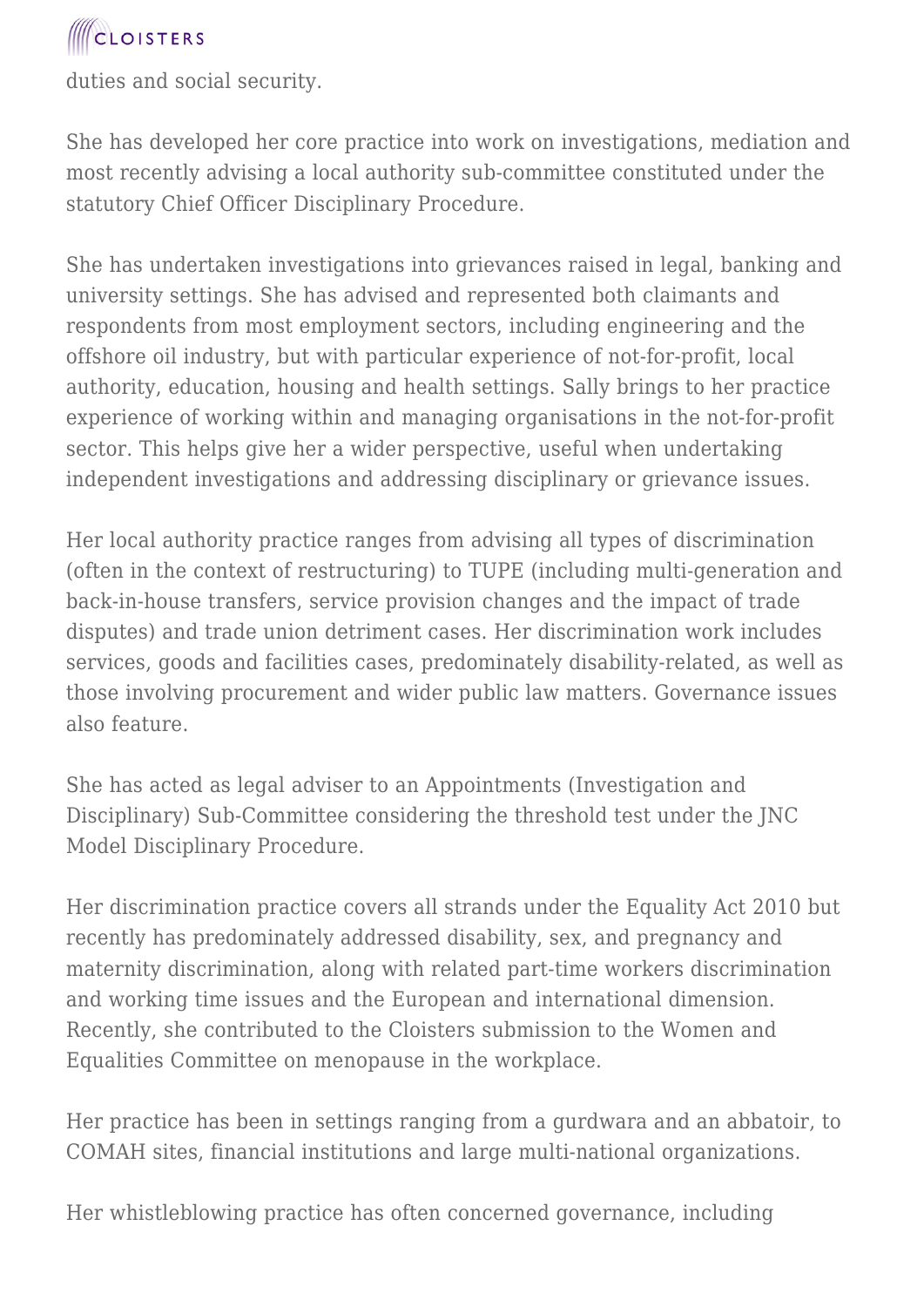compliance with regulatory and funding requirements, as well as a range of health and safety issues.

She is accustomed to dealing with the sensitive area of safeguarding, whether of vulnerable adults or children, including children in schools. As well as dealing with employment, whistleblowing and discrimination issues in the context of safeguarding, she has experience of the related regulatory issues and has represented registrants in the Health and Care Professions Council's Conduct and Competence Committee.

Ulterior motive, potentially career-threatening and constructive dismissals are also a feature of her practice. Pro-bono work includes migrant domestic worker cases.

On procedural issues, she has experience of both claimant and respondent perspectives, as well as defending representatives against wasted costs orders.

Sally also has an active practice in social security law, which includes helping train Free Representation Unit volunteers. In Wade v N Yorkshire Police Authority, she was successful in establishing that the law on statutory maternity pay does give women on other types of leave the right to choose when their SMP commences, giving them a longer time overall on paid leave.

Her practice includes industrial injuries benefits, where her experience as a specialist goes back to her work as a researcher, trainer and paralegal from the mid-1970s when she worked for the Welsh Consumer Council, Newham Rights Centre (an East London law centre) and Disability Alliance (the national campaigning organization, now part of the merged Disability Rights UK) where she wrote thirteen editions of the Disability Rights Handbook.

Crossover cases involving mental health / human rights / disability discrimination / social security issues, are also a feature of her work, including cases on goods and services. She particularly welcomes disability discrimination cases raising mental health issues as these draw on her specialist background. She has acted as a mediator in such cases.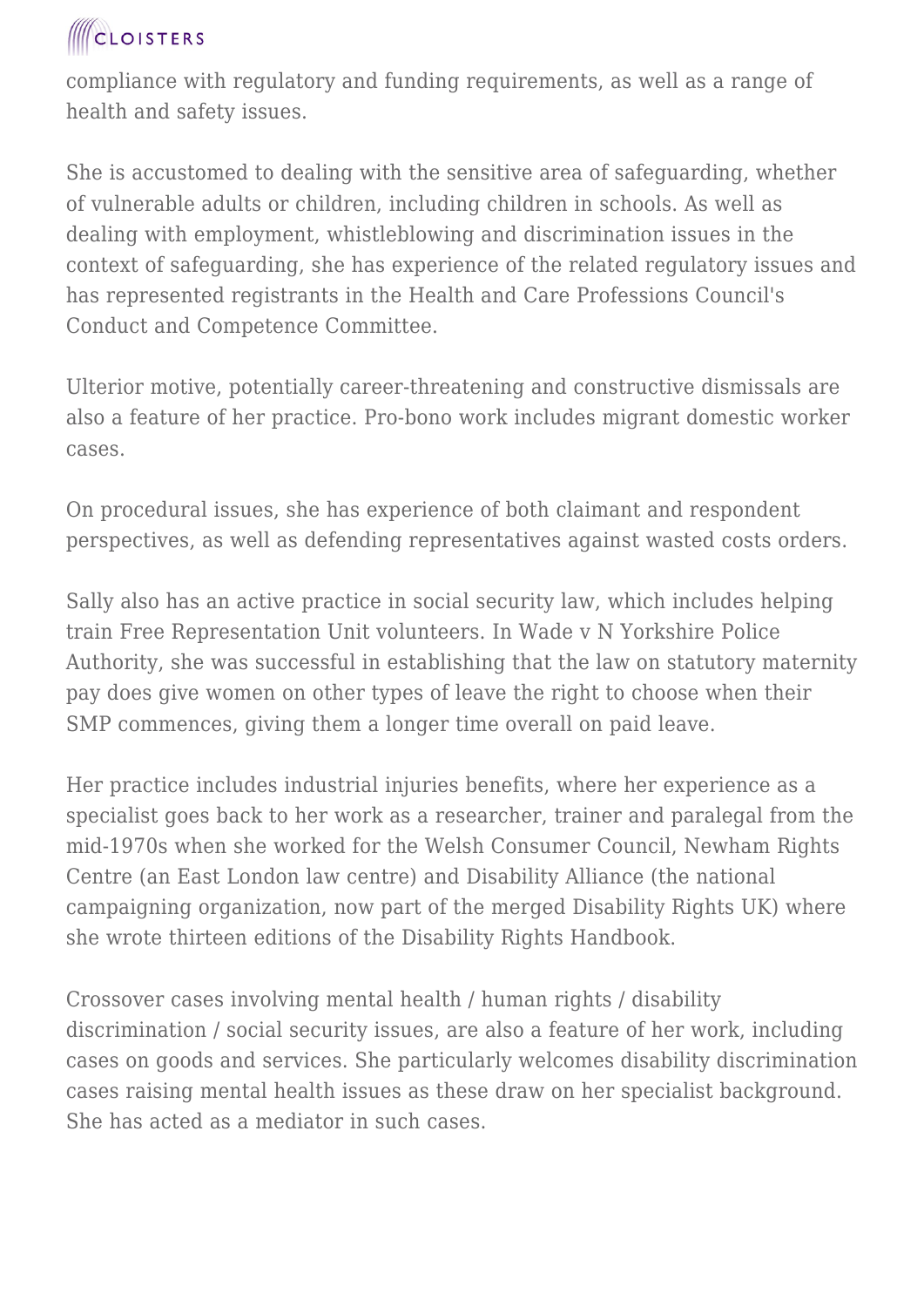

### APPOINTMENTS AND MEMBERSHIPS

#### **Memberships**

ALBA

ELBA

ELA

DLA

ILS

Sally has been a member of several ELA sub-committees, including its Covid sub-committee, its Employment Law Oversight Committee, its Family Rights working party and the sub-committee responding to the consultation on the simplification of tax and national insurance treatment of termination payments.

### PUBLICATIONS AND TRAINING

#### **Publications**

Co-editor with Nathaniel Caiden of Cloisters Toolkit: Returning to work in the time of Coronavirus (10th edition) since its 6th edition in June 2020

Disability Rights Handbook from 6th to 18th editions

Co-author Recent Developments in Social Security Law, since 1995, a sixmonthly series for Legal Action

Contributor to and one of four co-editors of Legal Action Group's Discrimination in Employment: a claims handbook (April 2013)

Contributed chapters to Family Rights at Work: a Guide to Employment Law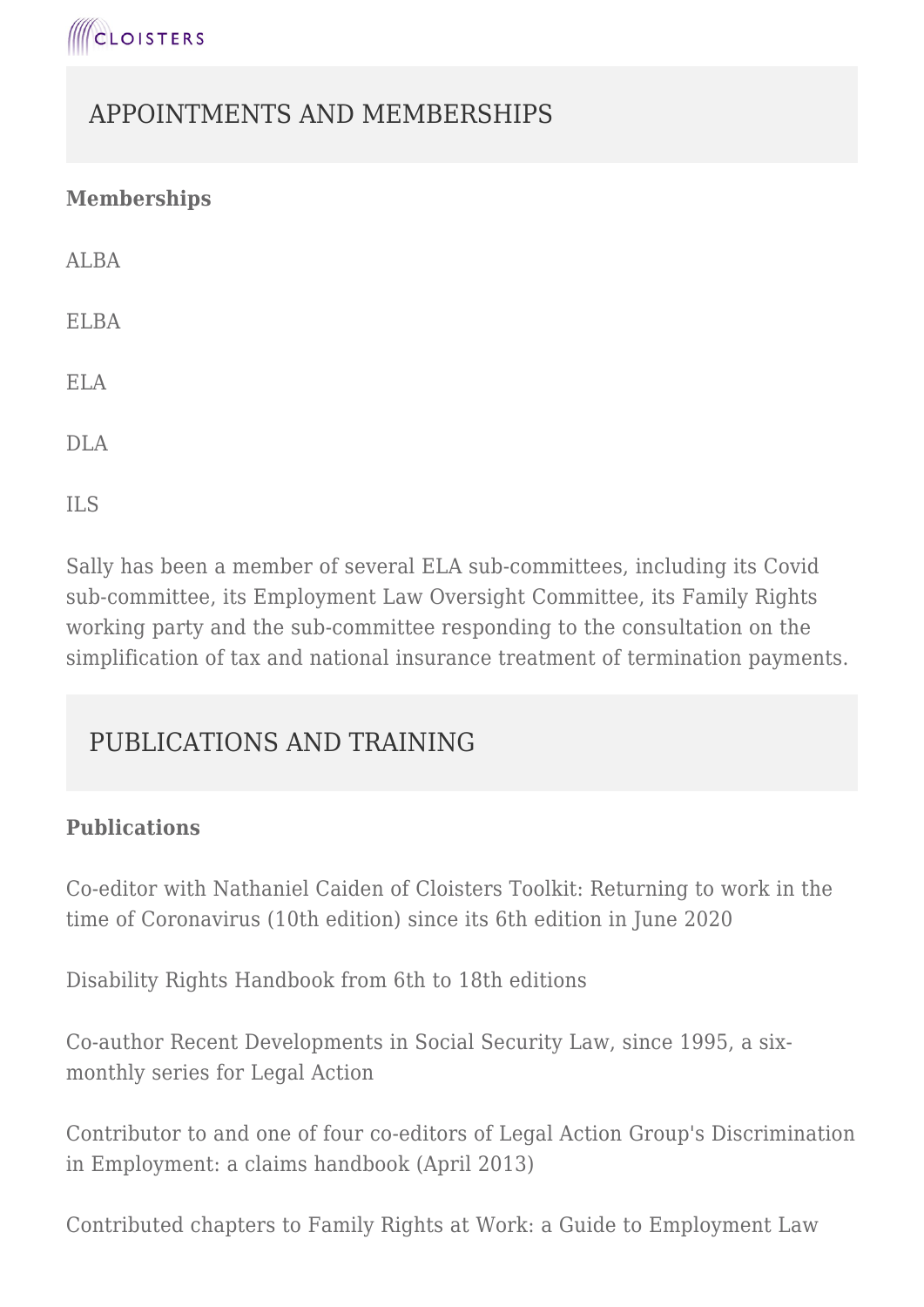(Jordans, 2012)

Westlaw UK Insight, from 2013 to date – articles on Pregnancy and Maternity Discrimination; Maternity Leave, Maternity Pay and Parental Leave

Independent Insight and its predecessors – aimed at Independent Schools, articles since 2014 have covered shared parental leave pregnancy discrimination, the Fit For Work Service, good diversity practice, dress codes, constructive knowledge of disability, whistleblowing and suspension.

Discrimination Law Association – contributes regularly to the Bulletin

### QUALIFICATIONS

BA Hons Philosophy & Politics (Reading)

MSc Logic & Scientific Method (London School of Economics)

### HIGHLIGHT CASES

Santander UK plc v Bharaj [2021] ICR 580, UKEAT/75/20 – specific disclosure – not open to an ET to order disclosure of documents that would not be disclosable in accordance with CPR rule 31.6, so documents had to be likely to support or adversely affect the case of a party, be necessary for the fair disposal of the issues between the parties, and not be privileged. ET had erred in making no determination about the relevance of the documents sought, instead requiring the respondents to reconsider the matter.

Ijegede v Signature Senior Lifestyle Operations Ltd UKEAT/0068/21 (EA-2020-000047-AS) – tribunal procedure – ET erred in revisiting an agreed list of issues, thereby excluding part of claimant's case – that part remitted to a fresh tribunal.

Home Secretary v Parr [2020] IRLR 422, UKEAT/0046/20 – open justice; successful in an application to the full ET to have a part privacy order revoked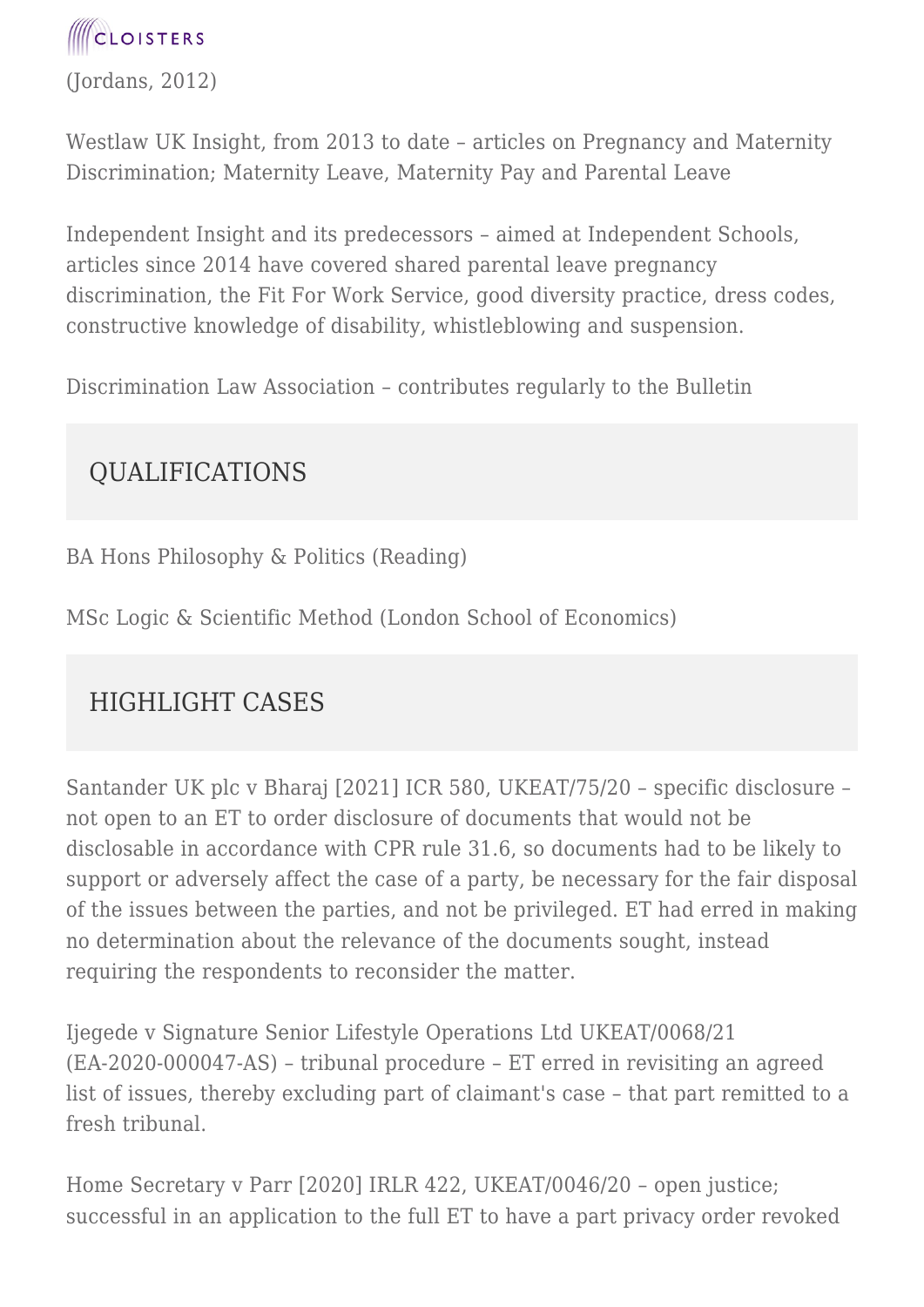and in defending that decision on the Home Secretary's appeal to the EAT. The earlier order had been expressly subject to review by the full Tribunal. There was also a material change of circumstances, including that at the earlier PH, the claimant had been unrepresented and the EJ had been given authorities on one side of the question only. On the merits, the full ET found that if the information sought to be protected was excluded from public view "the public will be simply unable to understand the central argument and basis for the tribunal's decision either way. The principle of open justice will be completely defeated."

Grange v Abellio Working Time [2019] ICR D2 – rest breaks; represented C on second appeal; jurisdiction, time point taken for first time at remitted hearing after first appeal; whether ET exceeded the scope of remission from EAT. Successfully resisted cross appeal on ET's entitlement to award damages in the absence of expert medical evidence.

Patel & Metcalf v Surrey County Council [2018] All ER (D) 77 (Mar) – represented P on appeal; whistleblowing in context of occupational health and fire fighters; fundamental errors by ET resulted in remission of whole claim.

Talbot v Costain Oil, Gas & Process Ltd [2017] ICR D11, UKEAT/283/16 - Represented female engineer on appeal; agency contract at a nuclear power station terminated after 12 weeks. EAT set aside the ET's dismissal of her claims of sex discrimination and/or harassment, remitting her whole claim for rehearing by a fresh tribunal. Useful integration of the criminal and civil nonfragmented approaches to fact-finding and inferring discrimination.

Risby v London Borough of Waltham Forest UKEAT/318/15 - discrimination arising from disability; concurrent causes: temper and disability - had he not been a wheelchair user, could not have been excluded from a seminar, so would not have lost his temper.

A v L - represented local authority in defending a 'recruit to stay' redundancy exercise raising pregnancy and maternity discrimination and the issue of the extent to which the Maternity and Parental Leave etc Regulations implement the Pregnant Workers Directive.

K v O - representing claimant in constructive unfair dismissal, age and sex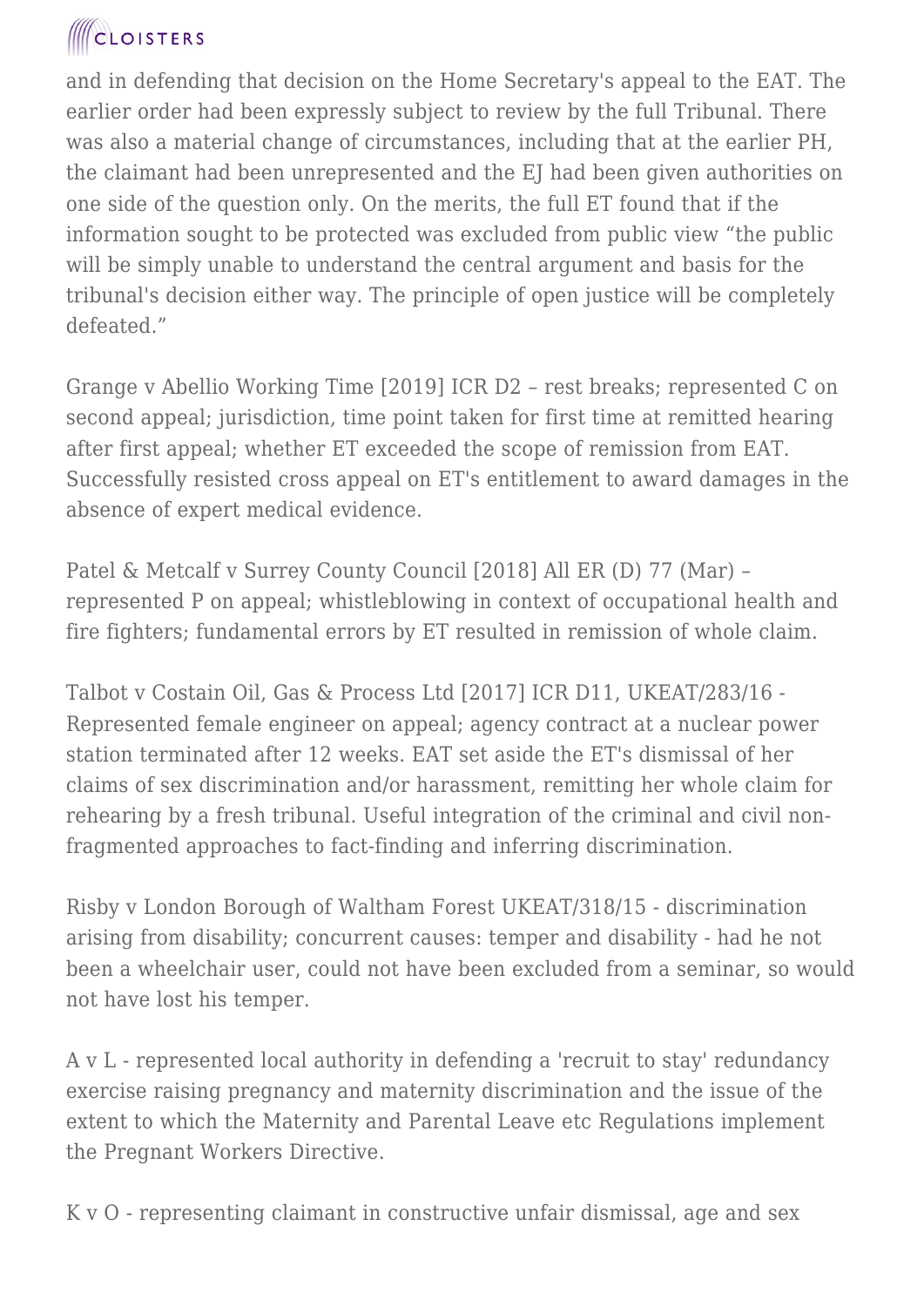discrimination claims relating to how the employer handled claimant's menopause-related symptoms; includes argument on the admissibility of an offer of a settlement agreement because of improper behaviour.

R (Kemble Care LLP & others) v Herefordshire Council 9.7.14 - domiciliary care; procurement exercise; consultation to develop a framework agreement, including a cap on hourly rates for delivering domiciliary care; compliance with public sector equality duty; resisted successfully a renewed application for permission to bring judicial review proceedings.

Thajudeen v Deeside (Guernsey) Ltd (1), Vroon Offshore Services Ltd UKEATS/0049/12 - public interest disclosure; off-shore oil and gas industry; tripartite arrangement; employee of R1; review, whether R2 also an 'employer' but within s.43K ERA and for s.47B purposes only; remitted for tribunal to find facts. On remission to the same tribunal, the ET permitted an amendment claiming detriment against R2 and restored R2 to the case.

Cossington v C2C Rail Ltd [2013] All ER (D) 304 (Nov) EAT - dismissal of train driver; finding of wrongful dismissal upheld; finding of fair dismissal set aside, inadequate reasons, remitted to same ET.

Wade v North Yorkshire Police Authority & another [2011] IRLR 393 (Upper Tribunal: statutory maternity pay).

Anwar v Tower Hamlets College [2010] All ER (D) 101 (Nov) (EAT: disability status, assessment of substantial and long-term effect).

Langston v Department for Business Innovation & Skills [2010] All ER (D) 36 (Sep) (EAT: contributory fault, failure to consider whether or the extent to which conduct was culpable and blameworthy given findings on medical issues).

Saini v All Saints Haque Centre [2009] IRLR 74 (EAT: associative religious discrimination).

N v London Borough of Lewisham [2009] All ER (D) 74 (Aug) (EAT: whether the extension of a probationary period was 'relevant disciplinary action').

Asda Stores Ltd v Green [2009] All ER (D) 132 (Aug) (EAT: unfair dismissal,